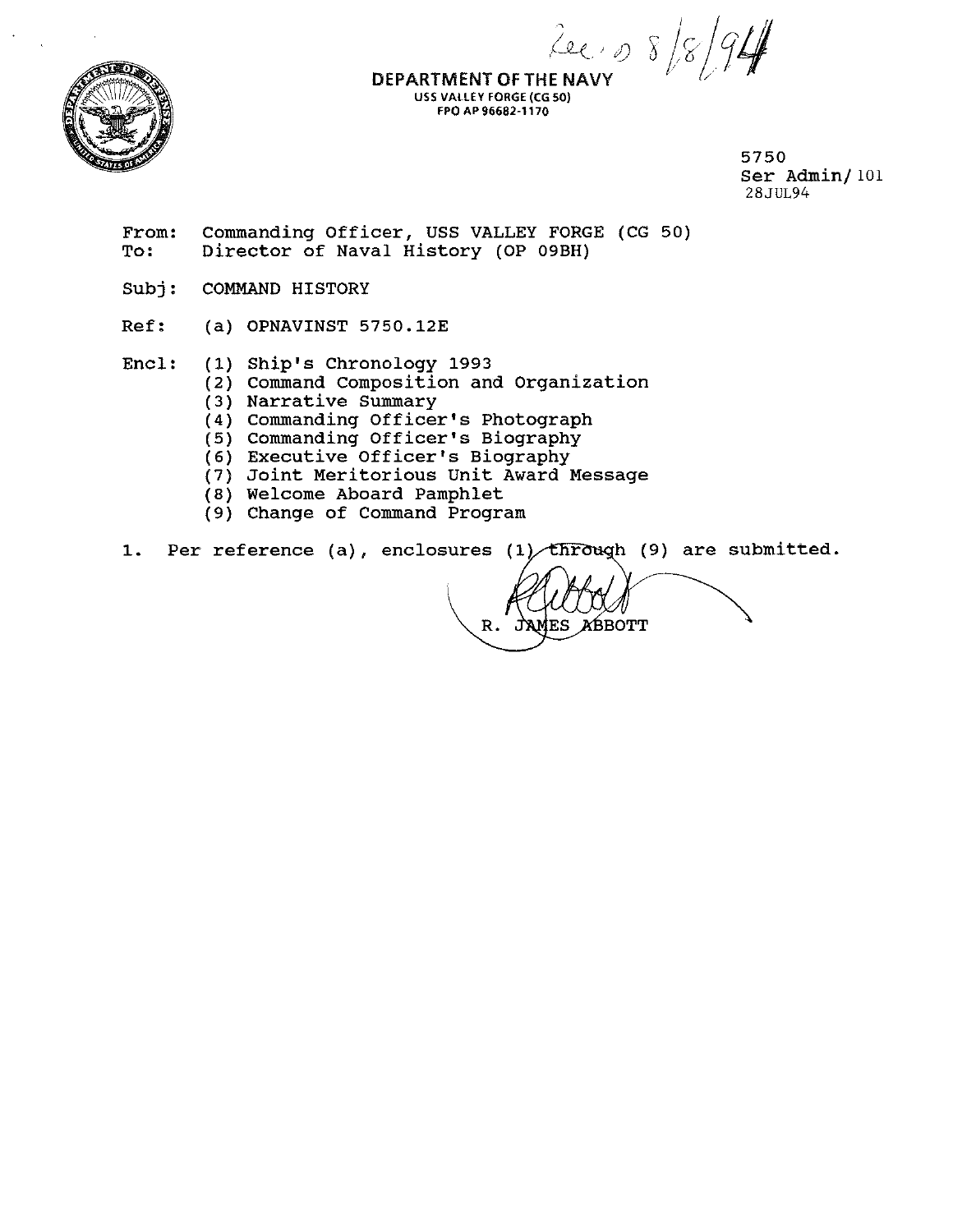Ship's Chronology 1993

 $\sim$ 

 $\label{eq:2.1} \frac{1}{\sqrt{2\pi}}\left(\frac{1}{\sqrt{2\pi}}\right)^{1/2}\frac{1}{\sqrt{2\pi}}\left(\frac{1}{\sqrt{2\pi}}\right)^{1/2}\frac{1}{\sqrt{2\pi}}\left(\frac{1}{\sqrt{2\pi}}\right)^{1/2}\frac{1}{\sqrt{2\pi}}\left(\frac{1}{\sqrt{2\pi}}\right)^{1/2}\frac{1}{\sqrt{2\pi}}\frac{1}{\sqrt{2\pi}}\frac{1}{\sqrt{2\pi}}\frac{1}{\sqrt{2\pi}}\frac{1}{\sqrt{2\pi}}\frac{1}{\sqrt{2\pi}}\frac{1}{\sqrt$ 

| $01 - 03$ JAN     | Port visit - Fremantle, Australia            |
|-------------------|----------------------------------------------|
| $03 - 09$ JAN     | Underway - en route Sydney, Australia        |
| $09 - 13$ JAN     | Port visit - Sydney, Australia               |
| $13 - 25$ JAN     | Underway - en route Pearl Harbor, HI         |
| 21 JAN            | Chop to COMTHIRDFLT                          |
| 23 - 25 JAN       | Inport - Pearl Harbor, HI                    |
| $25 - 31$ JAN     | Underway - en route San Diego                |
| 31 JAN            | Completion of Western Pacific/Arabian        |
|                   | Gulf/Indian Ocean deployment                 |
| $31$ JAN - 04 MAR | Inport - San Diego, CA                       |
|                   | Post-deployment leave and upkeep             |
| $04 - 11$ MAR     | Underway - SOCAL OPS                         |
| 11 MAR - 02 APR   | Inport - San Diego, CA                       |
| $02 - 12$ APR     | Underway - en route Rodman, Panama           |
|                   | Start counter-narcotics Operations; embark   |
|                   |                                              |
|                   | Rigid Inflatable Boat (RIB) for launch from  |
|                   | forecastle                                   |
| 12 APR            | Inport - Rodman, Panama; brief stop for fuel |
| $12 - 27$ APR     | Underway - counter-narcotic patrols          |
| 22 APR            | Seizure of MV Sea Chariot                    |
| $27 - 30$ APR     | Port visit - Rodman, PA                      |
| $30$ APR - 14 MAY | Underway - counter-narcotic patrols          |
| 05 MAY            | Commander, Task Group Four Point One, Rear   |
|                   | Admiral Duhr, USN, visits                    |
| 14 MAY            | Inport - Rodman, Panama; brief stop for fuel |
| $14 - 18$ MAY     | Underway - en route Acapulco, Mexico         |
| $18 - 21$ MAY     | Port visit - Acapulco, Mexico; anchored      |
| $21 - 26$ MAY     | Underway - en route San Diego, CA            |
| 26 MAY - 28 JUN   | Inport - San Diego, CA                       |
| 30 MAY            | Debark Rigid Inflatable Boat                 |
| <b>25 JUN</b>     | Change of Command - Captain R. James Abbott  |
|                   |                                              |
|                   | relieves Captain B. Cornett, II              |
| 28 JUN - 02 JUL   | Underway - SOCAL OPS; FLEETEX 93-1M          |
| $02 - 12$ JUL     | Inport - San Diego, CA                       |
| $12 - 16$ JUL     | Underway - en route Vancouver, B.C.          |
| $16 - 20$ JUL     | Port visit - Vancouver, B.C.; anchored       |
| 20 JUL            | Underway - en route Nanoose, B.C.            |
| $20 - 23$ JUL     | Underway - vicinity of Nanoose Underwater    |
|                   | Test Range for CNO Project 371; evenings     |
|                   | inport Nanoose, B.C.                         |
| $23 - 30$ JUL     | Underway - en route San Diego, CA            |
| 30 JUL - 23 AUG   | Inport - San Diego, CA                       |
| 13 AUG            | Awarded Joint Meritorious Unit Award         |
| 23 AUG            | Underway - dead stick move to Southwest      |
|                   | Marine Shipyard, San Diego, CA; commence     |
|                   | Regular Overhaul (ROH-1)                     |
|                   |                                              |
| 03 SEP            | Drydocking; Southwest Marine Shipyard,       |
|                   | San Diego, CA                                |
| 23 NOV            | Undocking                                    |
| $-31$ DEC         | Regular Overhaul continues                   |

 $\sim 10^6$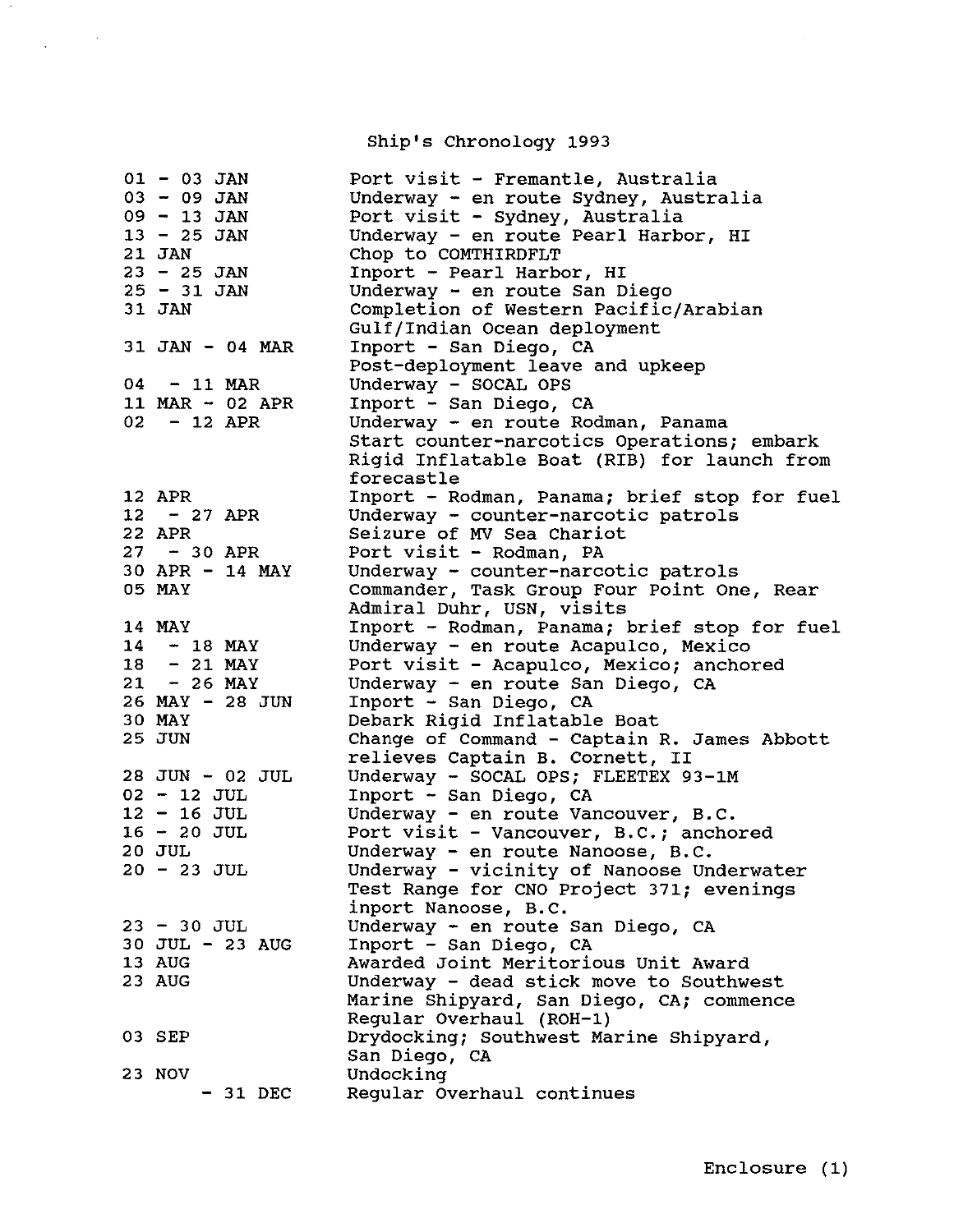## Command Composition and Organization

USS VALLEY FORGE (CG 50) was commissioned on 11 January 1986 as the fourth Ticonderoga Class (CG 47) AEGIS guided missile<br>cruiser. Designed to lead the surface forces of the 21st Designed to lead the surface forces of the 21st century, VALLEY FORGE possesses a potent array of air, surface, and subsurface capabilities. The MK 7 AEGIS Weapons System, the world's most capable shipboard air defense and missile system, enables VALLEY FORGE to carry out her primary mission of protecting units of a carrier battle group in various threat environments.

During 1993, USS VALLEY FORGE was homeported in San Diego, CA and assigned to Commander, Cruiser-Destroyer Group One (Rear<br>Admiral Hancock) as immediate superior in command. The ship's Admiral Hancock) as immediate superior in command. type commander was Commander, Naval Surface Forces, United states Pacific Fleet. The Commanding Officer was Captain Billy Cornett, II until 25 June 1993 when he was relieved by Captain R. James The Executive Officer was Lieutenant Commander Alvin R. Smith until 25 August 1993 when he was relieved by Lieutenant Commander Richard A. Lepper. Ship's company consisted of 30 The command has five departments: Operations, Engineering, Supply, Combat systems, and Weapons. Until 01 February 1993, the ship had an Air Department, the Saberhawks of HSL-47, under the leadership of Lieutenant Commander Jim Gilcrest. The Air Department consisted of two LAMPS MK III aircraft, Saberhawk 63 and 65, 6 officers, and 16 enlisted. A detachment from HSL-47 was also embarked for counter-narcotic operations from 31 March to 26 May. The Officer-in-Charge was Lieutenant Commander Steve O'Day. The detachment consisted of two LAMPS MK III aircraft, Saberhawk 63 and 65, 6 officers, and 17 enlisted.

VALLEY FORGE began 1993 on deployment under the operational and tactical control of Commander, Cruiser-Destroyer Group One as part of Battle Group Alpha. Battle Group Alpha consisted of USS VALLEY FORGE (CG 50), USS RANGER (CV 61), USS CHOSIN (CG 62), USS KINKAID (DD 965), USS KIRK (FF 1087), USS WABASH (AOR 5), and USS MAUNA KEA (AOE 22). VALLEY FORGE served as the battle group Anti-Air Warfare Commander and Link 11 coordinator.

VALLEY FORGE was under the tactical control of Commander, Joint Task Force Five (CJTF 5) from 02 April 1993 to 07 April 1993 during her transit to the Eastern Pacific counter-narcotics VALLEY FORGE then came under the tactical control of Commander, Task Group Four Point One (CTG 4.1) and was assigned under the overall operational control of Commander, Joint Task Force Four (CJTF 4). VALLEY FORGE was assigned to CJTF 5 from 12 May 1993 to 26 May 1993 on her transit to San VALLEY FORGE operated in the Eastern Pacific during the period 02 April 1993 to 26 May 1993 to monitor and interdict surface and air shipments of narcotics. USS CLEVELAND (LPD 7) was briefly under tactical control of VALLEY FORGE during the period of 22-23 April 1993.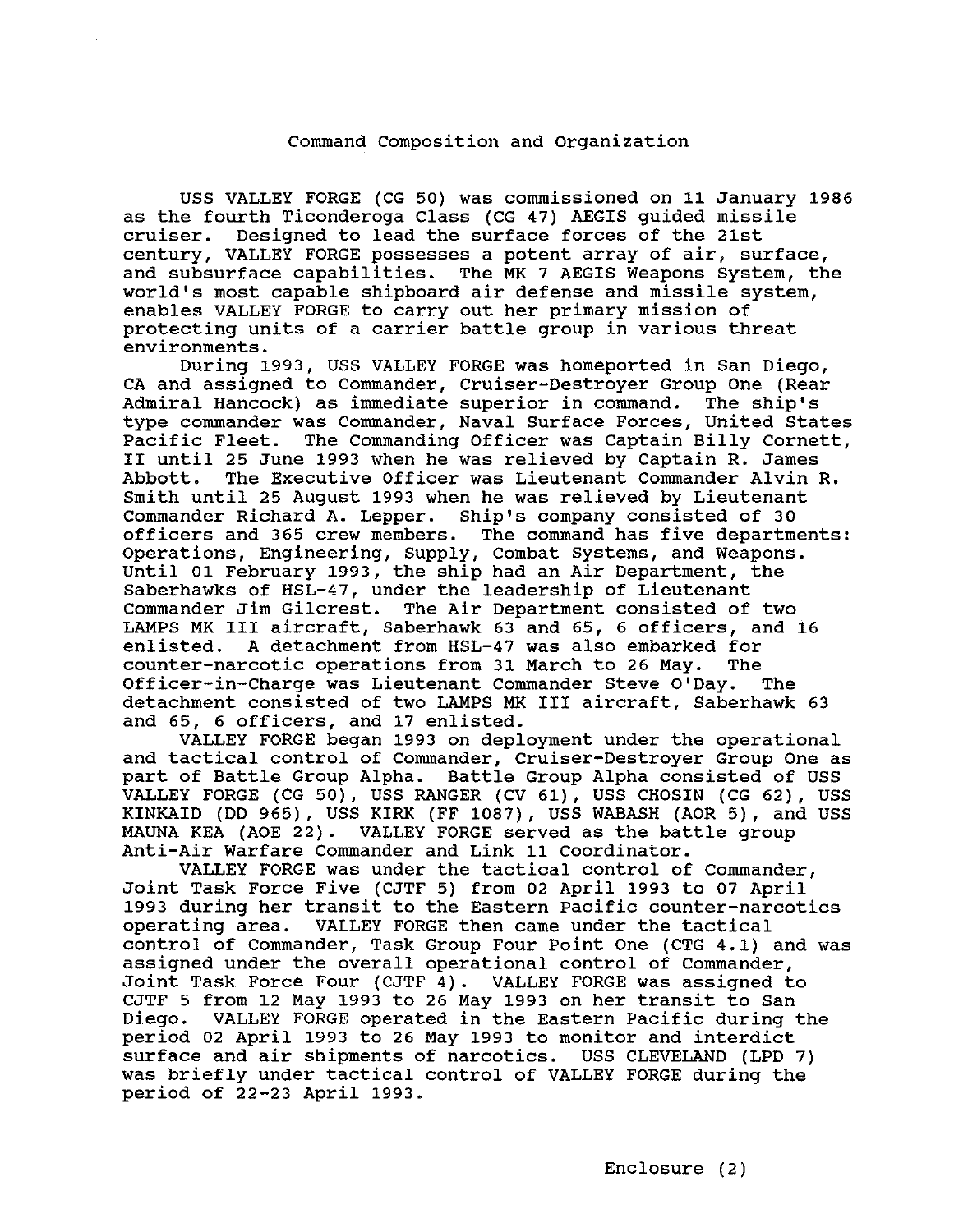During FLEETEX 93-lM on 31 July, VALLEY FORGE was under the tactical control of Commander, Amphibious Squadron Five and acted as the Amphibious operating Area (AOA) Anti-Air Warfare Commander.

VALLEY FORGE conducted independent operations in July en route to Vancouver, B.C. and during CNO Special Project 371 in the vicinity of Nanoose, B.C. VALLEY FORGE returned to port on 30 July.

For the remainder of 1993, VALLEY FORGE was assigned to Commander, Cruiser-Destroyer Group One.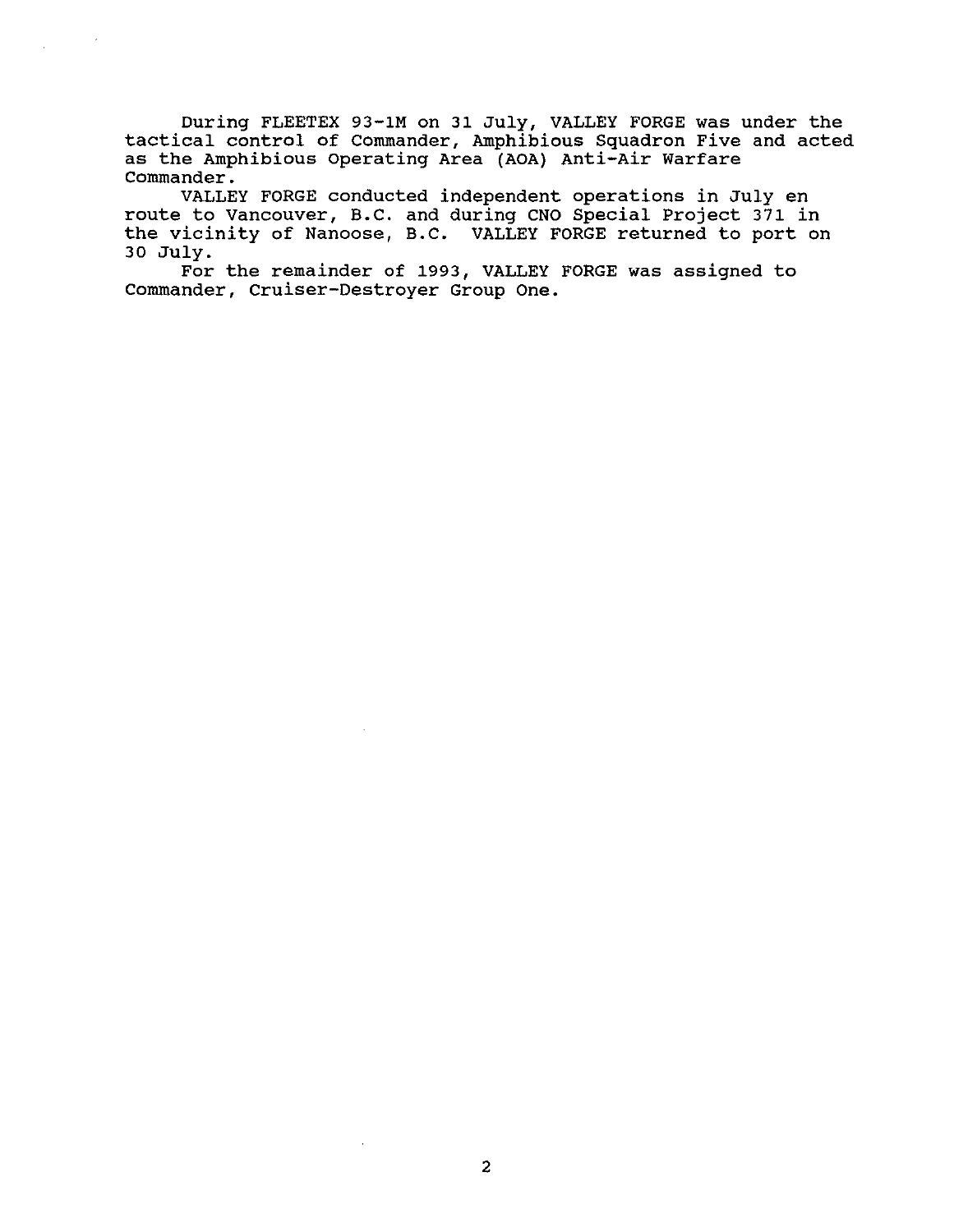## Narrative Summary

USS VALLEY FORGE began 1993 in Fremantle, Australia with one month remaining on her six month deployment. The ship had just completed duties as Air Defense Zone Coordinator, Anti-Air Warfare Commander, and primary naval gunfire support ship for Operation Restore Hope off the coast of Somalia. Greeted by a friendly crowd waving American flags, the crew enjoyed a five day port visit to Fremantle. After a seven day transit along the southern coast of Australia, VALLEY FORGE moored at an Australian Navy pier in the heart of Sydney, Australia on 09 January. Units in company were USS RANGER (CV 61), USS CHOSIN (CG 62), USS WABASH (AOR 5), and USS MAUNA KEA (AE 22). With the world famous Sydney Opera House in the background, the officers of VALLEY FORGE enjoyed a sunset reception on board USS RANGER hosted by Rear Admiral Hancock, Commander, Cruiser-Destroyer Group One. Numerous Australian politicians, businessmen, and military officers were in attendance. The ship left Sydney on 13 January en route Pearl Harbor.

The primary reason for stopping in Pearl Harbor on 23 January was to embark crew members' fathers, brothers, uncles, and sons for a traditional Tiger Cruise back to San Diego. A day out of Pearl Harbor, the "Tigers" were treated to a Sea Power Demonstration involving USS RANGER and her air wing, USS WABASH, USS KINKAID, and USS MAUNA KEA. The Sea Power Demonstration featured low altitude aircraft flybys, 5" and CIWS qun shoots, and a tactical maneuvering exercise in which VALLEY FORGE executed a full rudder flank three turn to take station alongside USS RANGER's port beam at 300 yards. Our guests were truly impressed with the demonstration and the rest of the transit to San Diego.

On 31 January, VALLEY FORGE returned home to San Diego and was greeted on the pier by hundreds of friends and family. This marked the successful completion of a six month deployment that spanned the Western Pacific, Arabian Gulf, and Indian Ocean. In addition to her significant contributions to Operation Southern Watch and Operation Restore Hope, VALLEY FORGE was proud to have returned to San Diego with the most important achievement of all, a perfect safety record. The month of February was spent in a well-deserved stand down period.

During the period 04 to 11 March, VALLEY FORGE conducted a variety of events in the Southern California (SOCAL) operating area. The ship steamed in rescue station while the USS RANGER conducted her final series of flight operations before decommissioning. VALLEY FORGE fired her 5"/54 caliber gun mounts at San Clemente Island in a naval gunfire support exercise, directed the launch of one MK 46 torpedo from a LAMPS MK III helicopter, and fired one over-the-side MK 46 torpedo. The ship also ran the Surface Ship Radiated Noise Measurement (SSRNM) range in order to establish an acoustic baseline prior to regular overhaul (ROH). The outstanding performance of VALLEY FORGE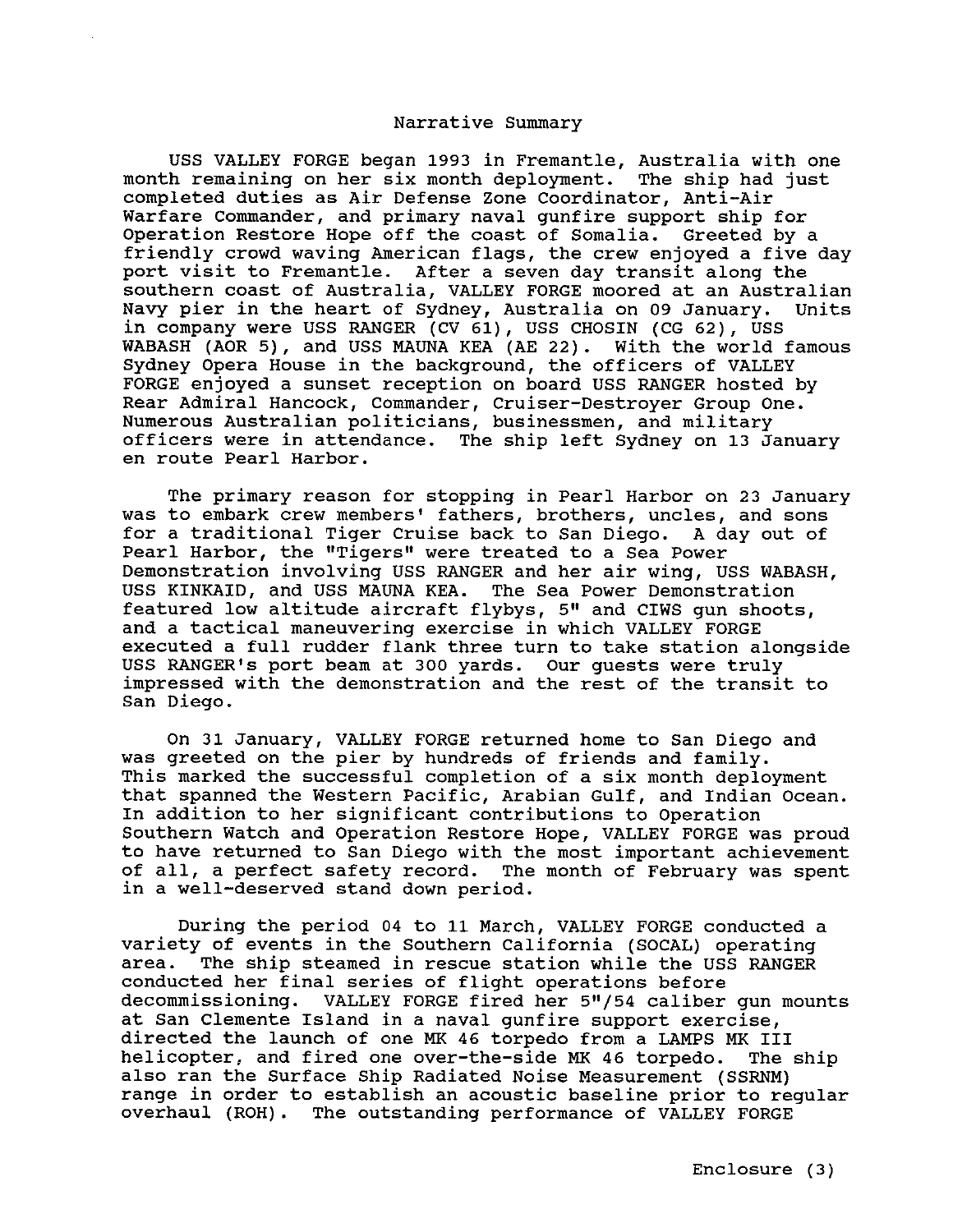during these diverse operations, held shortly after deployment, was a testament to the crew's intense pride and motivation.

On 02 April, VALLEY FORGE left San Diego to conduct extended counter-narcotics operations for the second time in her history. The ship's mission was twofold. First, to track and report air contacts suspected of narcotics smuggling using the three dimensional SPY radar. Secondly, the ship served as part of a coordinated air surveillance network that included the U.S. Air Force, Coast Guard, Drug Enforcement Agency, and Customs Department. VALLEY FORGE was also assigned to conduct maritime surveillance, reporting, and interdiction. A Coast Guard Law Enforcement Detachment (LEDET) consisting of one officer and four enlisted was embarked. Coast Guard personnel were responsible for boarding, search, and seizure of suspect vessels.

The crew adapted well to this new mission and took an exceptionally aggressive approach to counter-narcotics operations. Several conditions of readiness tailored to law enforcement were implemented and watch teams in CIC were augmented with a Tactical Information Officer to organize and evaluate the vast amount of counter-narcotics intelligence To become better equipped for counter-narcotics operations, a Rigid Inflatable Boat (RIB) was rigged on the forecastle for launch using the torpedo handling boom. Over the course of several drills the ship became proficient in launching the RIB in under five minutes. This practice paid off in subsequent day and night boarding operations.

After a brief stop for fuel at Naval Station Rodman, Panama on 12 April, the ship headed south for patrols in the vicinity of Malpelo Island, a small parcel of Colombian territory in the Eastern Pacific. VALLEY FORGE participated in several successful air interdictions. However, the crew never had the chance to see, except on radar, the ultimate "bust" of the drug smugglers.

This opportunity finally came on 22 April when VALLEY FORGE came upon the Motor Vessel Sea Chariot approximately 250 miles west of Colombia. MV Sea Chariot was a 225 foot coastal freighter registered to a small Caribbean nation. With Saberhawk 63 deployed ahead and filming the MV Sea Chariot, VALLEY FORGE steamed over the horizon at thirty knots and took position 500 yards astern of the vessel. After initial questioning over bridge-to-bridge radio, the LEDET boarded MV Sea Chariot at the<br>direction of Commander, Joint Task Force Four (CJTF 4). Later direction of Commander, Joint Task Force Four (CJTF 4). Later affection of commander, coinc fack rofee roaf (coin 4). Eater four steel cargo containers on deck. The USS CLEVELAND arrived on scene and eventually escorted MV Sea Chariot with the VALLEY FORGE LEDET on board through the Panama Canal to Miami. VALLEY FORGE was commended by CJTF 4 for her flawless performance in the seizure of MV Sea Chariot, the second largest interdiction of cocaine in the history of the war on drugs. On 23 April, the ship resumed patrols in her assigned operating area.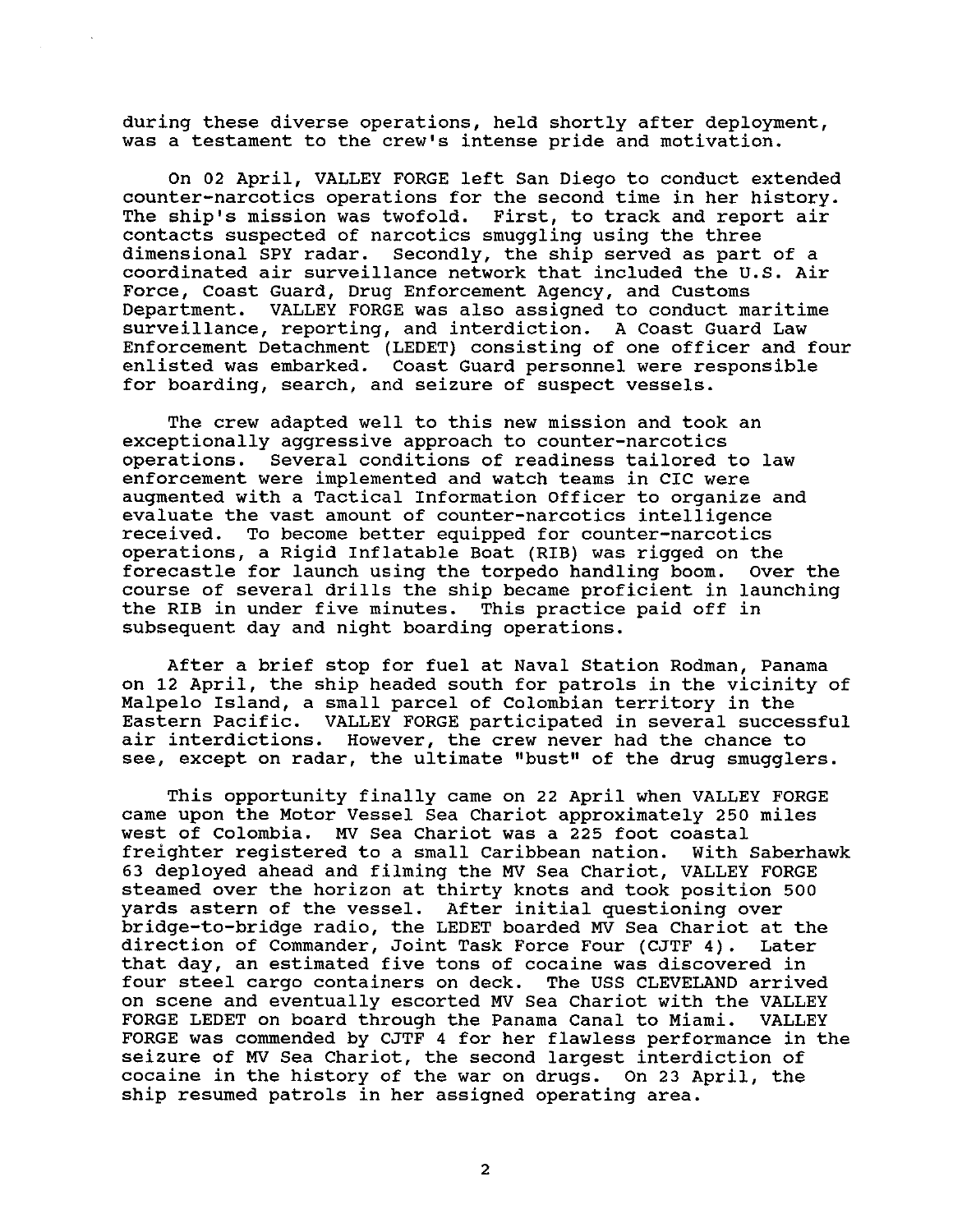After a four day port visit, VALLEY FORGE departed Rodman, Panama on 30 April. Commander, Task Group Four Point One (CTG 4.1), Rear Admiral Duhr, came aboard by personnel highline from the USS MISSISSIPPI on 05 May to see firsthand how VALLEY FORGE was managing the counter-narcotic mission. He was briefed on the innovative configuration in CIC to rapidly respond to air and surface targets of interest and inspected the RIB on the forecastle. VALLEY FORGE continued patrols in the vicinity of Malpelo Island as MISSISSIPPI headed north through the Panama Canal with CTG 4.1 embarked.

VALLEY FORGE enjoyed a port visit in Acapulco, Mexico from 18 to 21 May. While at anchor, the Commanding Officer made calls on the Mayor and the Commander of the Mexican Naval station at Acapulco. VALLEY FORGE returned to San Diego on 26 May 1993.

On 25 June, Captain Billy Cornett, II was relieved by Captain R. James Abbott in a ceremony held at Naval Station Pier Two.

VALLEY FORGE got underway on the Monday following the Change of Command for a week at sea that included an ASW tracking<br>exercise and participation in FLEETEX 93-1M. In the ASW tracking exercise and participation in FLEETEX 93-1M. exercise, VALLEY FORGE detected a Pacific Fleet SSN attempting to avoid detection and pass through a pre-designated area. VALLEY avoid detection and pass through a pre-designated area. FORGE practiced ASW search procedures, tracking, evasive steering, and simulated weapons engagement. During FLEETEX 93 lM, the ship served as the Amphibious Operating Area Anti-Air Warfare Commander for Commander, Amphibious Squadron Five, a role that the ship had excelled at during Operation Restore Hope. exercise culminated with VALLEY FORGE providing air coverage and control for an amphibious landing on the beaches of Camp Pendleton. Ships in company were USS CAYUGA (LST 1186), USS NEW ORLEANS (LPH 11), and USS ACADIA (AD 42). Midshipman training and pre-ROH testing was also conducted during this week underway.

On 12 July, VALLEY FORGE got underway for Vancouver, B.c. and subsequent operations on the Nanoose Underwater Test Range in support of CNO Special Project 371. Midshipmen First and Second Class were embarked for training. The ship spent four days at anchor in the western portion of Vancouver Harbor and the crew enjoyed full liberty. On 20 July, VALLEY FORGE navigated the Straits of Georgia to the Nanoose Underwater Test Range, a joint U.S./Canadian facility off Vancouver Island. For the next three days, the ship operated on the range during the day and spent evenings pierside. The purpose of CNO Special Project 371 was to test telemetry equipment on the Anti-submarine Rocket (ASROC) . Five ASROCs were fired and evaluated. In another exercise, a version of the MK 48 advanced capability torpedo was launched at VALLEY FORGE and evaluated. Between missile shots, the Navigator took advantage of the precise range navigation system to measure the ship's tactical diameter at various speeds. VALLEY FORGE successfully completed all events in Nanoose and was praised by range personnel for her proficiency and professionalism.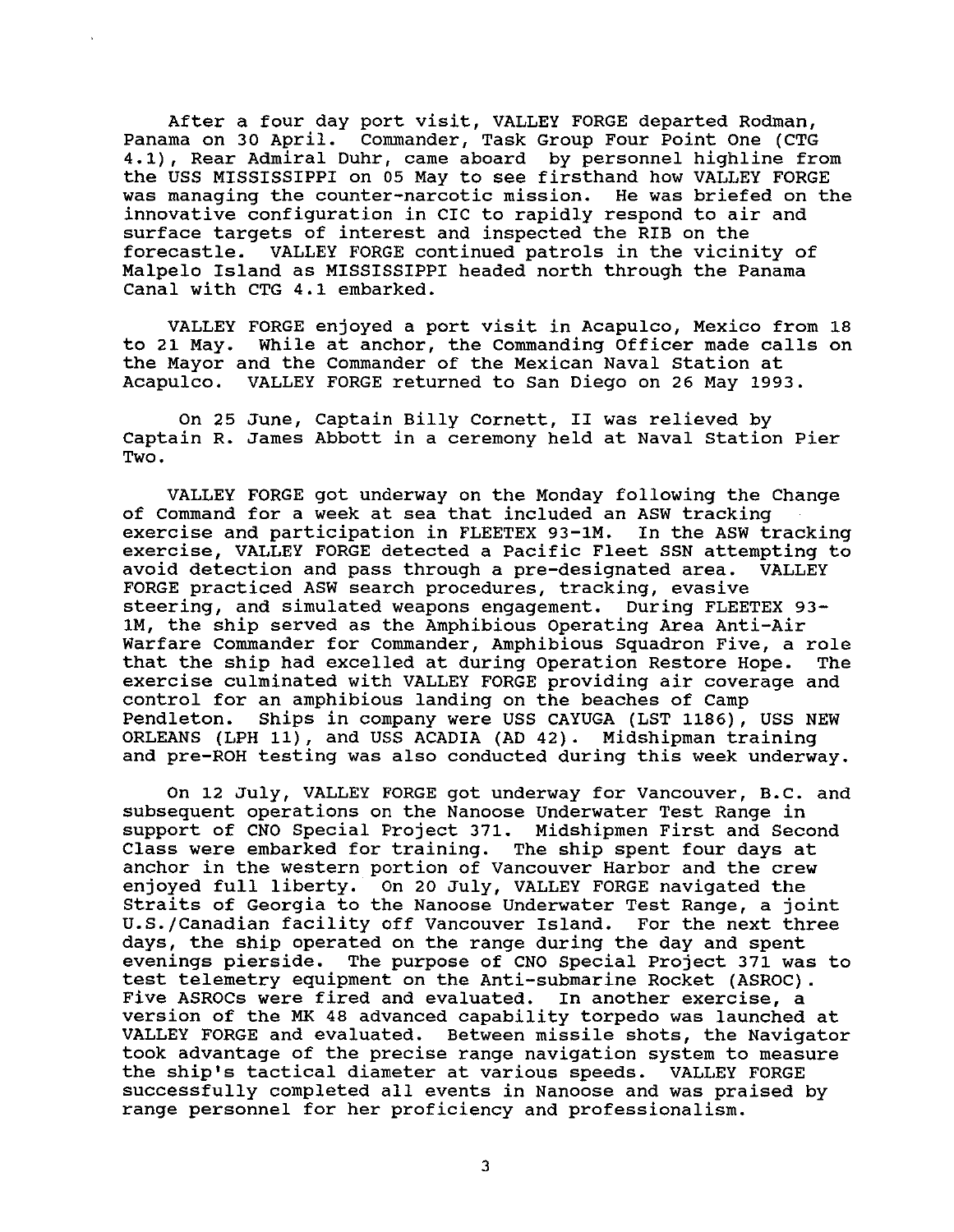The ship conducted a complete ammunition offload at Naval Weapons Station Seal Beach, CA on 28 and 29 April in preparation<br>for ROH. This strenuous offload was completed on time and This strenuous offload was completed on time and without incident.

After returning to San Diego on 30 July, VALLEY FORGE spent<br>next three weeks gearing up for Regular Overhaul (ROH). An the next three weeks gearing up for Regular Overhaul (ROH). ROH organization was put in place with the Chief Engineer, LCDR ............ as ROH Coordinator and the Fire Control Officer, LT , as the Assistant ROH Coordinator. Several Tiger Teams were formed across divisional lines for painting, lagging, and PRC deck repair. A major task during August was the offload and storage of supplies, equipage, and equipment from the ship. Defueling and offload of all flammable liquids also occurred at this time. The Captain's Gig was taken to Naval Amphibious Base Coronado for a complete overhaul and the motor whaleboat was placed in storage.

On 23 August, VALLEY FORGE was moved to Pier Three at Southwest Marine Shipyard for the start of an eight month overhaul, the first in the ship's history. Southwest Marine Shipyard is situated just south of the Coronado Bay Bridge in San<br>Diego. Teamwork among VALLEY FORGE, SUPSHIP, Southwest Marine, Teamwork among VALLEY FORGE, SUPSHIP, Southwest Marine, PMS-400, and a variety of outside contractors was stressed from the beginning of ROH at weekly meetings and ship-sponsored cookouts.

A Berthing Barge (PL4) was tied along the starboard side. Within a week of arriving at Southwest Marine, all messing, berthing, and office facilities had been transferred from VALLEY FORGE to the barge. Living conditions on the barge were cramped but the crew made the best of it.

During the first two months of ROH, safety and the tracking of shipyard and ship's force work were constant challenges. Shipyard safety had been addressed in a pre-ROH safety stand down and was emphasized by the chain of command from the top down. A daily safety walkthrough was conducted at 0900 by the SUPSHIP<br>safety representative and a VALLEY FORGE officer. The entire safety representative and a VALLEY FORGE officer. crew was issued hard hats and coveralls. When concern developed over the large number of paint samples taken by Southwest Marine (approximately 600) that tested positive for heavy metals, the ship's respiratory protection program was augmented by a paint sampling procedure to ensure that hazardous areas were identified. outside assistance in this area was provided by Navy Environmental Protection Mobile Unit Five.

A Project Management Office (PMO) was established to make the task of tracking and integrating ship's force and shipyard work more efficient. PMO was formed as a separate office with new<br>computers and commercially available software. Training was computers and commercially available software. conducted at the Division Officer and Chief Petty Officer level on project management theory, specifically the critical path<br>method and Planning Evaluation Review Technique (PERT). The method and Planning Evaluation Review Technique (PERT). Captain's initiative to apply project management techniques to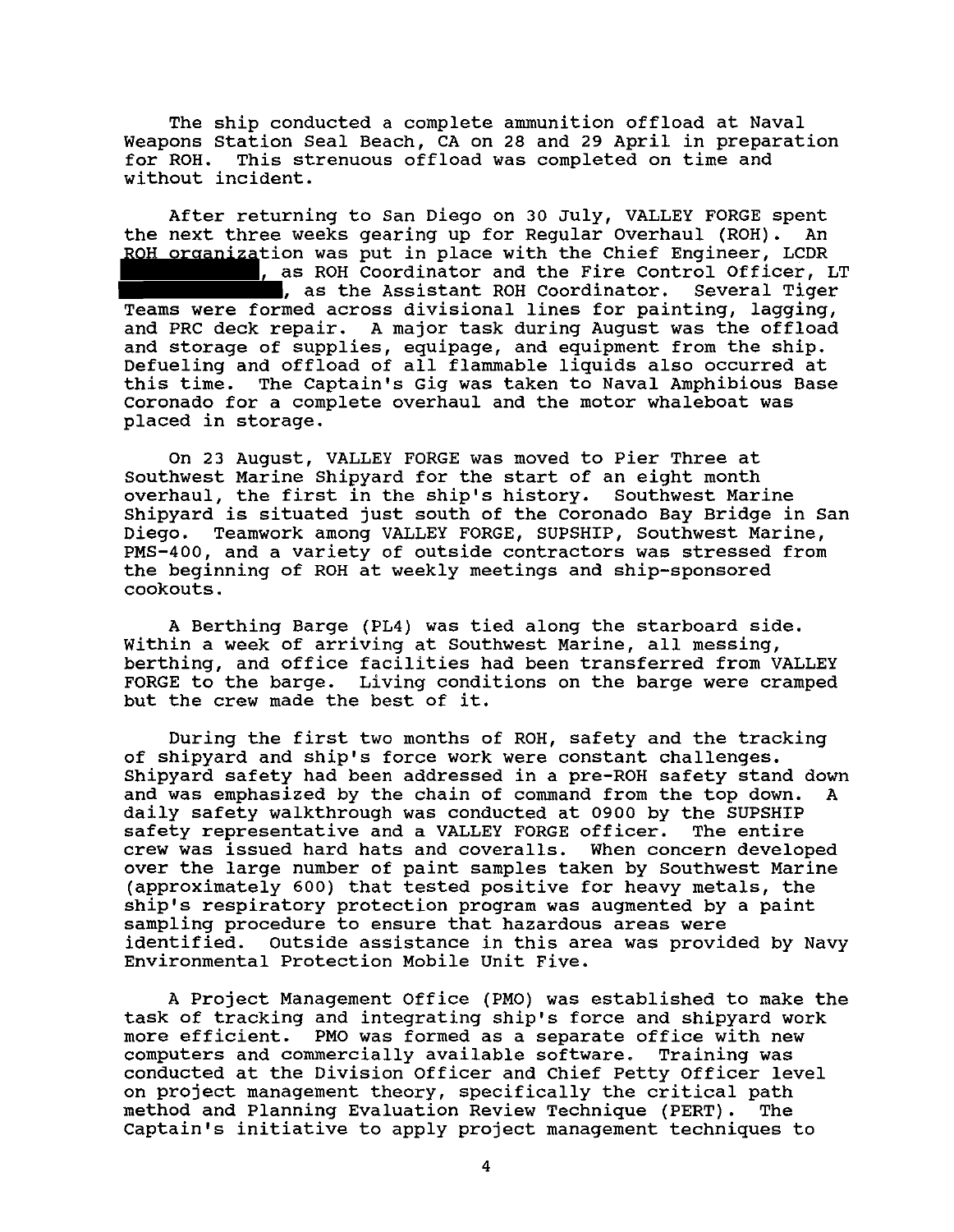the shipboard environment was intended to move supervisors toward systematic long range planning that took into account competing resources and shipwide relationships between tasks. It was an effort to avoid crisis planning and provide all levels of the chain of command a tool to track a heavy workload during and after ROH. Ship's force and shipyard work was planned, integrated, and tracked though various computer generated PERT charts developed with the assistance of the PMO. PERT was also applied to shipwide inspections and certifications. Projects such as making a case for the early light off of a generator and coordinating the spray painting and deck repair of over 200 spaces proved the utility of this new method.

The first major milestone of ROH, undocking, was achieved on time on 23 November. The ship left the drydock with a fresh coat of paint, reworked shafting, and one new CRP propeller.

ROH continued into the winter of 1993. The crew of VALLEY FORGE enjoyed two two-week leave periods during the Christmas holidays.

The year ended with VALLEY FORGE continuing overhaul at Southwest Marine Shipyard with all critical path milestones having been met.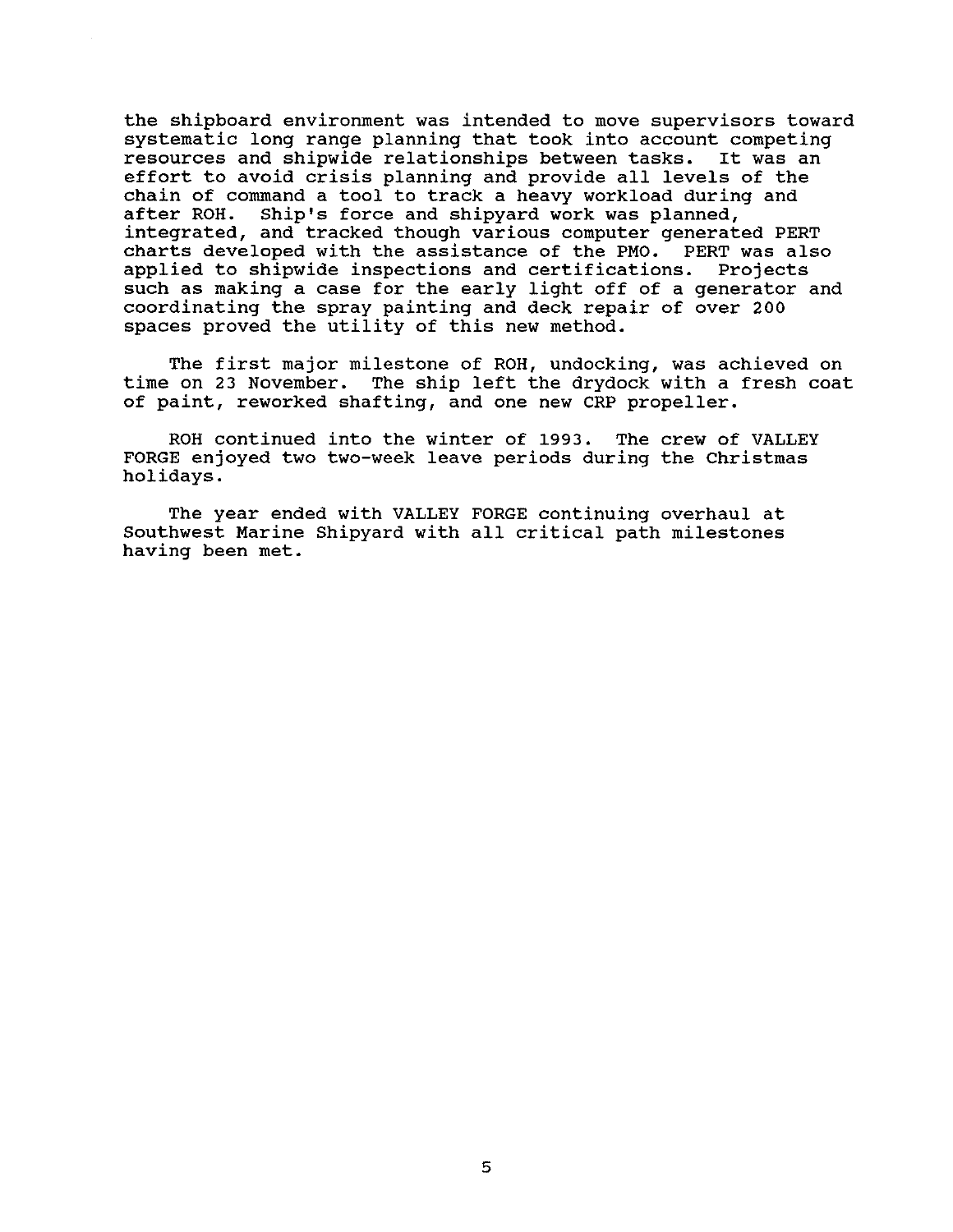RICHARD A. LEPPER LIEUTENANT COMMANDER UNITED STATES NAVY

LIEUTENANT COMMANDER RICHARD ALLEN LEPPER. A NATIVE OF THE EASTERN TIME ZONE, WAS BORN IN **HELL HELL HELL HELL HELL HELL HELL** HE ENLISTED IN THE NAVY IN JUNE 1974 AND ENTERED THE NAVAL ACADEMY PREPARATORY SCHOOL (NAPS) IN NEWPORT, RHODE ISLAND. UPON GRADUATION HE SEPARATED FROM THE NAVY TO ATTEND SCHOOL AT WESLEY COLLEGE IN DOVER, DELAWARE. HE REENTERED THE NAVY IN 1976 AND GRADUATED FROM THE NAVAL ACADEMY IN MAY 1980 WITH A BACHELOR OF SCIENCE DEGREE.

FOLLOWING COMMISSIONING, ENSIGN LEPPER WAS TEMPORARILY ASSIGNED DUTIES AT THE NAVAL ACADEMY WHERE HE HELPED WITH THE INDOCTRINATION OF THE CLASS OF 1984. UPON COMPLETION OF THESE DUTIES, HE ATTENDED SURFACE WARFARE OFFICER SCHOOL IN SAN DIEGO, CALIFORNIA AND REPORTED FOR DUTY IN USS GOLDSBOROUGH (DDG 20) IN MAY 1981 AT PEARL HARBOR, HAWAII. AFTER SERVING AS ELECTRICAL OFFICER AND COMBAT INFORMATION CENTER OFFICER LIEUTENANT LEPPER WAS TRANSFERRED TO USS FOX (CG 30) IN OCTOBER 1983. WHILE IN FOX, HE SERVED AS GUNNERY OFFICER, FIRE CONTROL OFFICER AND DAMAGE CONTROL ASSISTANT.

LIEUTENANT LEPPER ATTENDED DEPARTMENT HEAD SCHOOL IN NEWPORT, RHODE ISLAND IN APRIL 1986 AND REPORTED ABOARD USS ALBERT DAVID (FF 1050) IN DECEMBER 1986 SERVING AS WEAPONS OFFICER AND OPERATIONS OFFICER. HE TRANSFERRED IN JULY 1988 TO USS TEXAS (CGN 39) WERE HE SERVED AS COMBAT SYSTEMS OFFICER.

WITH AN EXTENSIVE BACKROUND IN PACIFIC FLEET OPERATIONS AND SURFACE WARFARE, LIEUTENANT COMMANDER LEPPER REPORTED TO COMMANDER NAVAL SURFACE FORCES, UNITED STATES PACIFIC FLEET TO SERVE AS THE FORCE ANTI-AIR WARFARE OFFICER IN SEPTEMBER 1990.

LIEUTENANT COMMANDER LEPPER REPORTED TO USS VALLEY FORGE (CG 50) EXECUTIVE OFFICER IN JULY 1993 AFTER ATTENDANCE AT THE EXECUTIVE OFFICER COURSE IN NEWPORT, RHODE ISLAND.

LIEUTENANT COMMANDER LEPPER'S DECORATIONS AND AWARDS INCLUDE; TWO NAVY COMMENDATION MEDALS, NAVY MERITORIOUS UNIT COMMENDATION AWARD, NATIONAL DEFENSE MEDAL, SEA SERVICE DEPLOYMENT RIBBON WITH ONE STAR, MARKSMANSHIP AWARD FOR THE RIFLE AND EXPERT MARKSMANSHIP AWARD FOR THE PISTOL.

LIEUTENANT COMMANDER LEPPER IS UNMARRIED AND RESIDES IN SAN DIEGO, CALIFORNIA.

Enclosure (6)